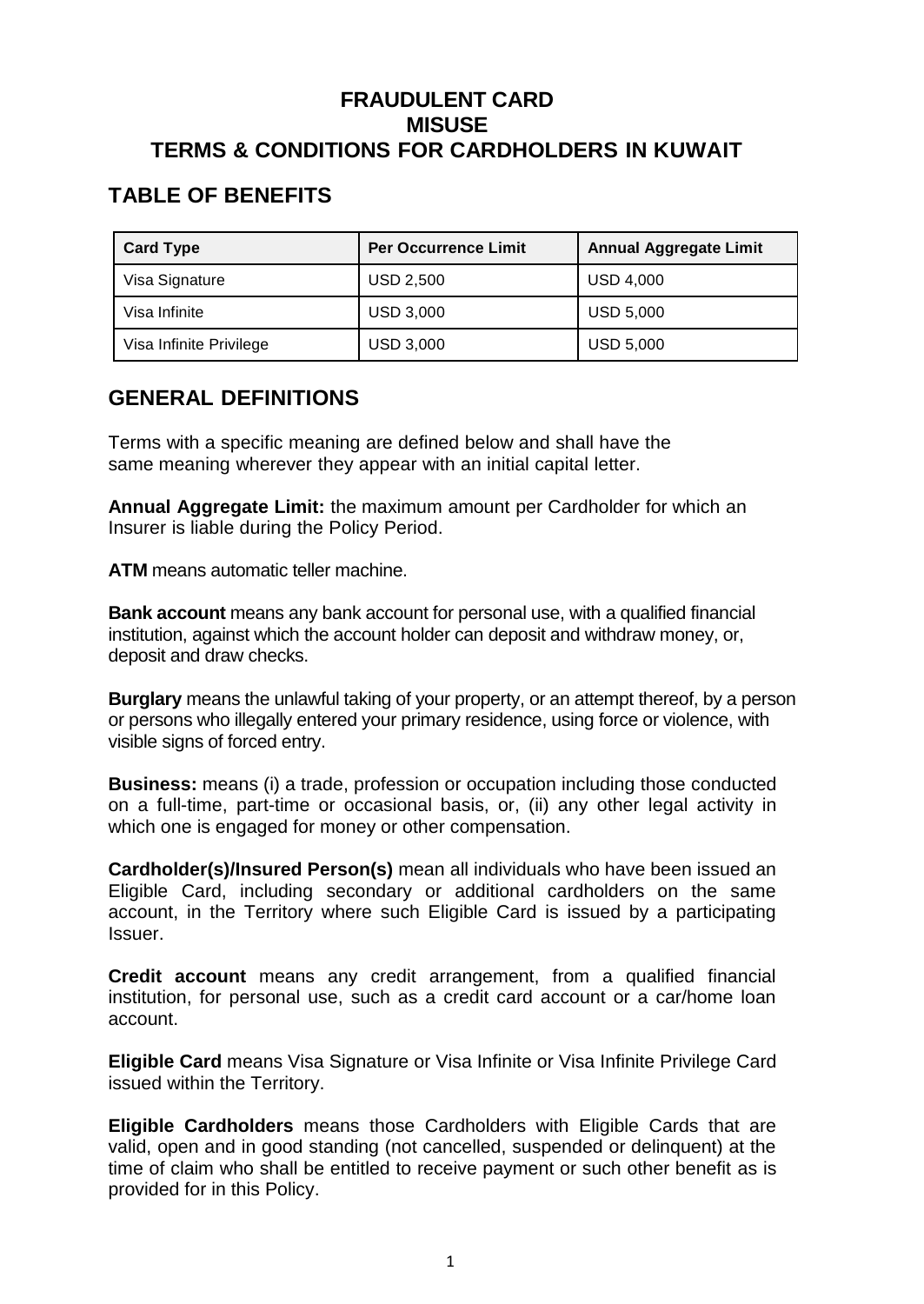**Insurer** means Warba Insurance Company K.S.C., WARBA Tower - Ahmad Al-Jaber St. Al-Abdulrazzak Sq. Safat, Kuwait City, Al Asimah 13103 Kuwait.

**Issuer** means a Bank or financial institution or like entity that is authorized by Visa to operate a Visa credit or debit card program in the Territory and is participating in the Fraudulent Card Misuse offering to Eligible Cardholders.

Lost means no longer in Cardholders' possession due to having been (i) inadvertently misplaced, or, (ii) in an irretrievable place.

**Payments** mean a payment to be made under the terms and conditions of the Policy by an Insurer.

**Pharming** means a form of phishing which redirects users from an authentic website to a devious replica site, where the Cardholder is prompted to enter their details**.**

**Per Occurrence Limit** means the maximum amount of benefit payable under the Policy for any single covered loss occurrence.

**Phishing** means an attack that exploits human error in the attempt to harvest credential or spread malware, usually via infected email attachments, links to malicious websites or links to downlands which automatically install malware without your permission.

**Policy** means this contract of insurance.

**Policy Period** means November 1, 2021 to May 31, 2022.

**Relative** means Cardholders' legally married spouse, legal civil partner, parent, step-parent, parent in-law, grandparent, child, stepchild, legally adopted child, grandchild, brother, brother in-law, sister, sister in-law, son in-law, daughter in-law, uncle, aunt, niece, nephew, and first cousin.

**Rewards Program** means a program offered by the Issuer allowing the Cardholder to earn value (points, cash, etc.) and redeem rewards (merchandise, travel, etc.) on the Eligible Card.

**Robbery** means the unlawful taking of Cardholders' property, by a person or person(s), by using violence or the threat of violence and who has/have caused, or threatened, physical harm to you, Cardholders' spouse and or civil partner and/or children under age 21.

**Smishing** means the act of using SMS text messaging to lure victims into a specific course of action, similar to Phishing where it can be an attempt to get the Cardholder to download malicious links or divulging information.

**Social Engineering** means attacks in the form of **Pharming, Phishing, Smishing** and **Vishing**. These attacks are carried out to deceive you into voluntarily transferring money (or other assets) to third parties by opening emails, instant messages, text messages and websites that appear to be from or belong to entities or people who you trust and/or are known to you.

**Stolen** means items that are taken by force and/or under duress or the disappearance of the item from a known place under circumstances that would indicate the probability of theft.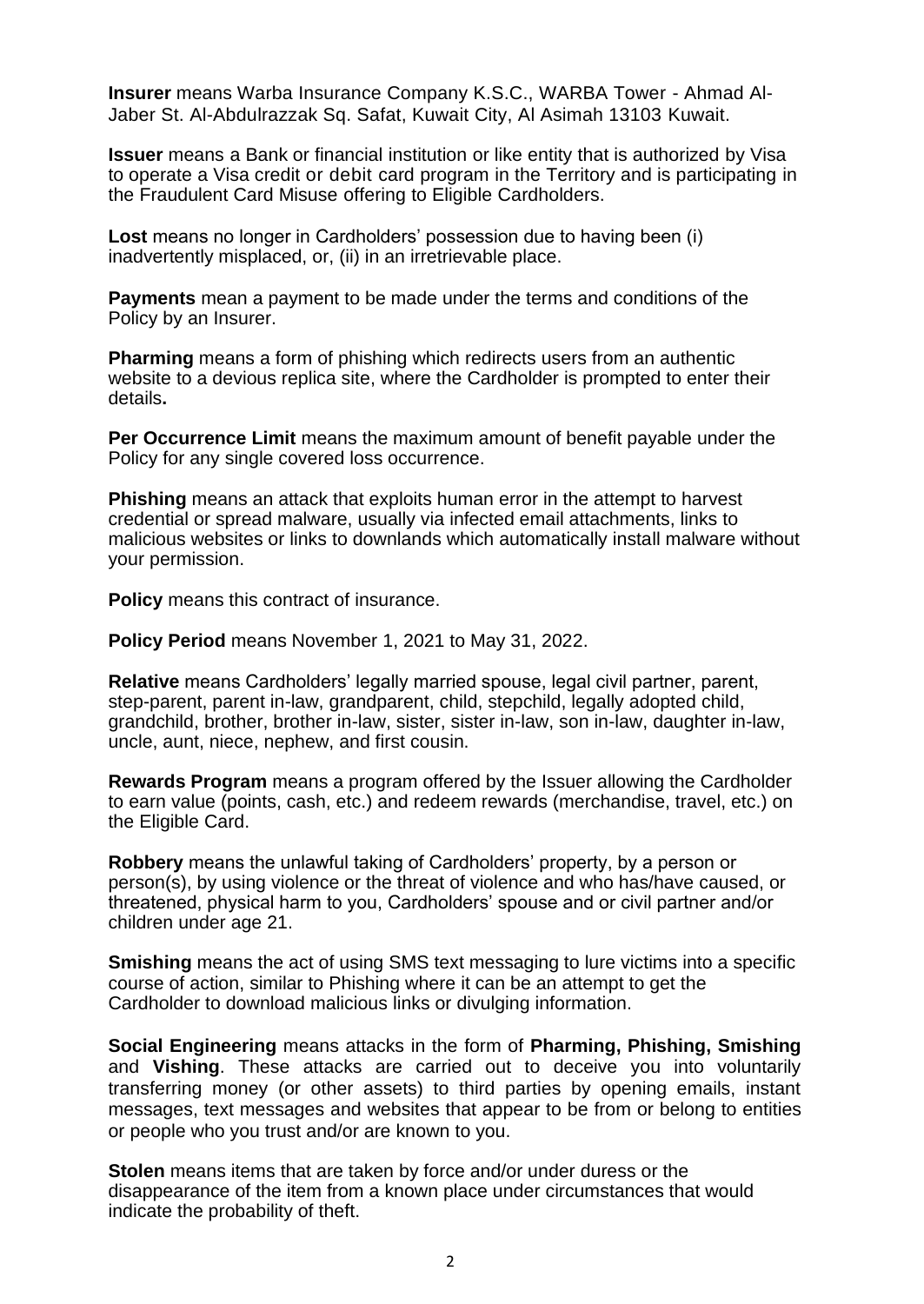#### **Territory** means Kuwait.

**Terrorist Act** means the use or threatened use of force or violence against person or property, or commission of an act dangerous to human life or property, or commission of an act that interferes with or disrupts an electronic or communication system, undertaken by any person or group, whether or not acting on behalf of or in any connection with any organization, government, power, authority or military force, when the effect is to intimidate, coerce or harm a government, the civilian population or any segment thereof, or to disrupt any segment of the economy. Terrorism shall also include any act which is verified or recognized as an act of terrorism by the government where the event occurs.

**Theft** means the unlawful taking of property from **Cardholders'** care and or custody without consent, with the intent of gain, as a result of a **Robbery** or a **Burglary.**

**Vishing** means a form of targeted Social Engineering attached that uses the phone. Types of Vishing attacks including recorded messages telling Cardholders their bank accounts have been compromised, which then prompts then to enter their details via their phone keypad, thereby giving the attacker accesses to their account.

**War** means any declared or undeclared war or any warlike activities, including use of military force by any sovereign nation to achieve economic, geographic, nationalistic, political, racial, religious or other ends.

**We, us, and our** Warba Insurance Company K.S.C., WARBA Tower - Ahmad Al-Jaber St. Al-Abdulrazzak Sq. Safat, Kuwait City, Al Asimah 13103 Kuwait.

**You** means Eligible Cardholders and beneficiary of the insurance coverage

**Your** means belonging or pertaining to you.

### **COVER**

This insurance will cover the following, up to the Cardholders' per occurrence and annual aggregate limits listed.

1. If Cardholders' Eligible Card is lost, or is the object of a theft, we will reimburse the Cardholder for the unauthorized charges, for which the Cardholder is responsible, on Cardholders' Eligible Card, in the 48 hours prior to the Cardholder first reporting of the event to the Issuer(s).

2. If the Cardholders' Eligible Card is still in the Cardholders' possession and unauthorized charges are made on the Cardholders' Bank Account and/or Credit Account, through: (i) in-store, (ii) telephone, (iii) ATM withdrawals, and/or (iv) on-line purchase(s), using Cardholders' Eligible Card information, Insurer will reimburse the Cardholder for the unauthorized charges, for which the Cardholder is responsible, which are incurred in the two (2) months prior to the Cardholder first reporting of the event to the Issuer(s).

#### **EXCLUSIONS**

This insurance will not cover:

1. Costs other than those listed in Section "COVER"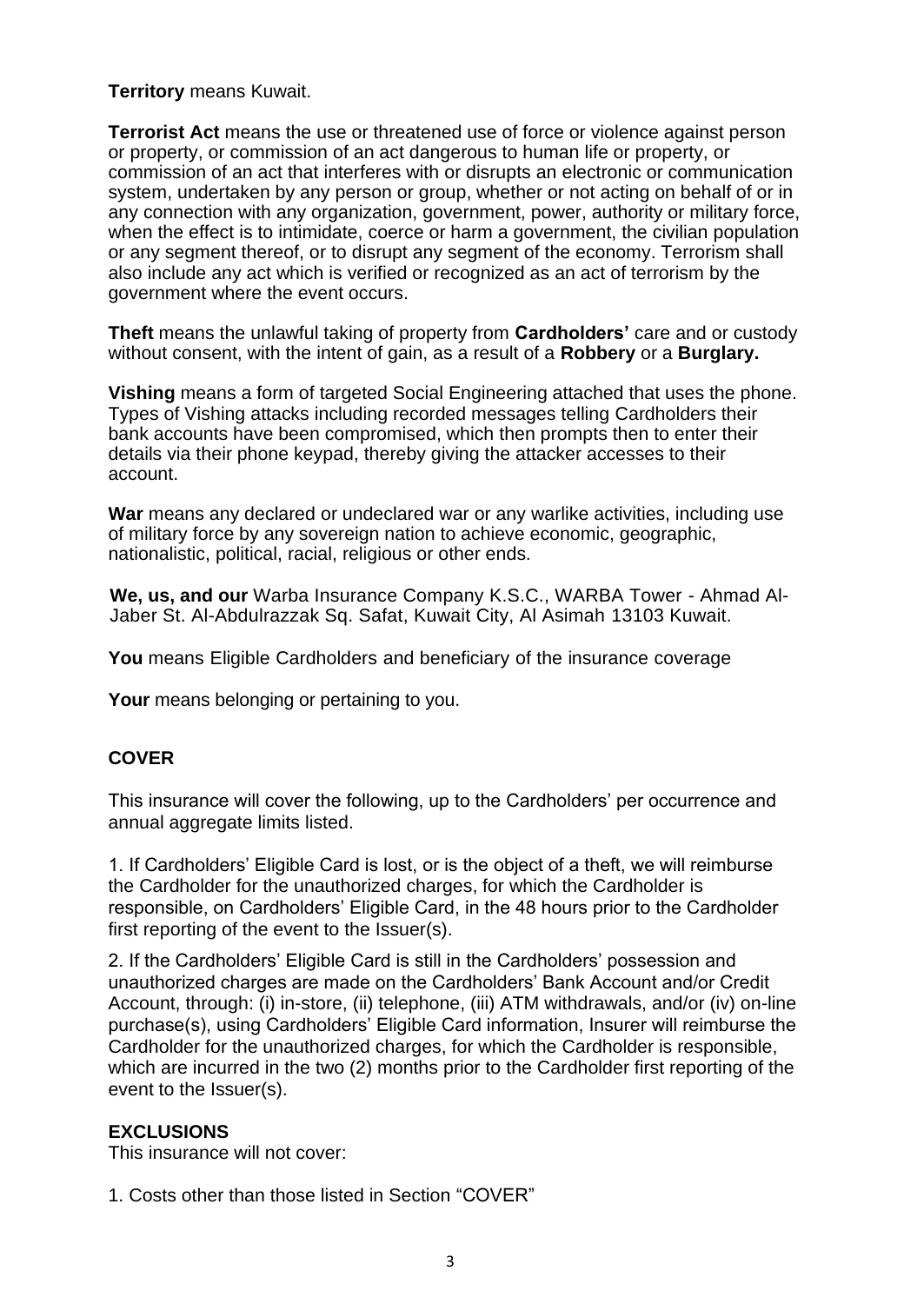2. Additional losses that occur due to your failure to comply with obligations as listed in Section **CONDITIONS**

3. Unauthorized charges made on Eligible Card that was lost or the object of Theft, more than 48 hours prior to Your first reporting the event to Your Eligible Card issuer(s);

4. Unauthorized ATM withdrawals that were made more than two (2) months prior to your first reporting the event to Your Eligible Card Issuer(s), Bank Account issuer(s) and/or Credit Account issuer(s);

5. Unauthorized charges made on Your Eligible Card if your Eligible Card has not been Lost, or the object of Theft, more than two (2) months prior to Your first reporting the event to Your Eligible Card issuer(s);

6. Charges incurred by a resident of Your household, or by a person entrusted with Your Eligible Card;

7. Losses that do not occur during the Policy Period;

8. Losses that result from, or are related to, Business pursuits including your work or profession;

9. Losses caused by Your, or Your Relatives', illegal acts;

10. Losses that You have intentionally caused;

11. Losses that result from the intentional actions of a Relative, or actions that a Relative knew of or planned;

12. Losses due to War, invasion, act of foreign enemy, hostilities or warlike operations (whether war has been declared or not), civil war, rebellion, revolution, insurrection, civil commotion, uprising, military or usurped power, martial law, terrorism, riot or the act of any lawfully constituted authority or vandalism of any kind; or

13. Losses due to the order of any government, public authority, or customs' official.

14. Losses to multiple cardholders due to any kind of single system-wide failure, malware, theft, misuse, mishandling and/or data hack of any data and/or databases and/or other forms of storage under the control of financial institutions, merchants, retailers or payment system providers for which they are responsible and/or liable and/or have relevant corporate insurance protection in place.

15. Losses due to **Social Engineering** attacks.

### **CONDITIONS**

This Policy will only insure the Policyholder's liability under the following conditions:

1. Cardholder must comply with all terms and conditions by which Cardholders' Eligible Card(s) is/are issued.

2. Insurer will only pay for unauthorized charges for which Cardholder is responsible under the terms and conditions of the Cardholders' Eligible Card(s).

3. Cardholder must submit evidence to Insurer that unauthorized charges were made from Cardholders' Bank account or Credit account.

4. Cardholders' account must be valid and in good standing for coverage to apply; Benefits will not be paid if, on the date of occurrence, on the date of claim filing, or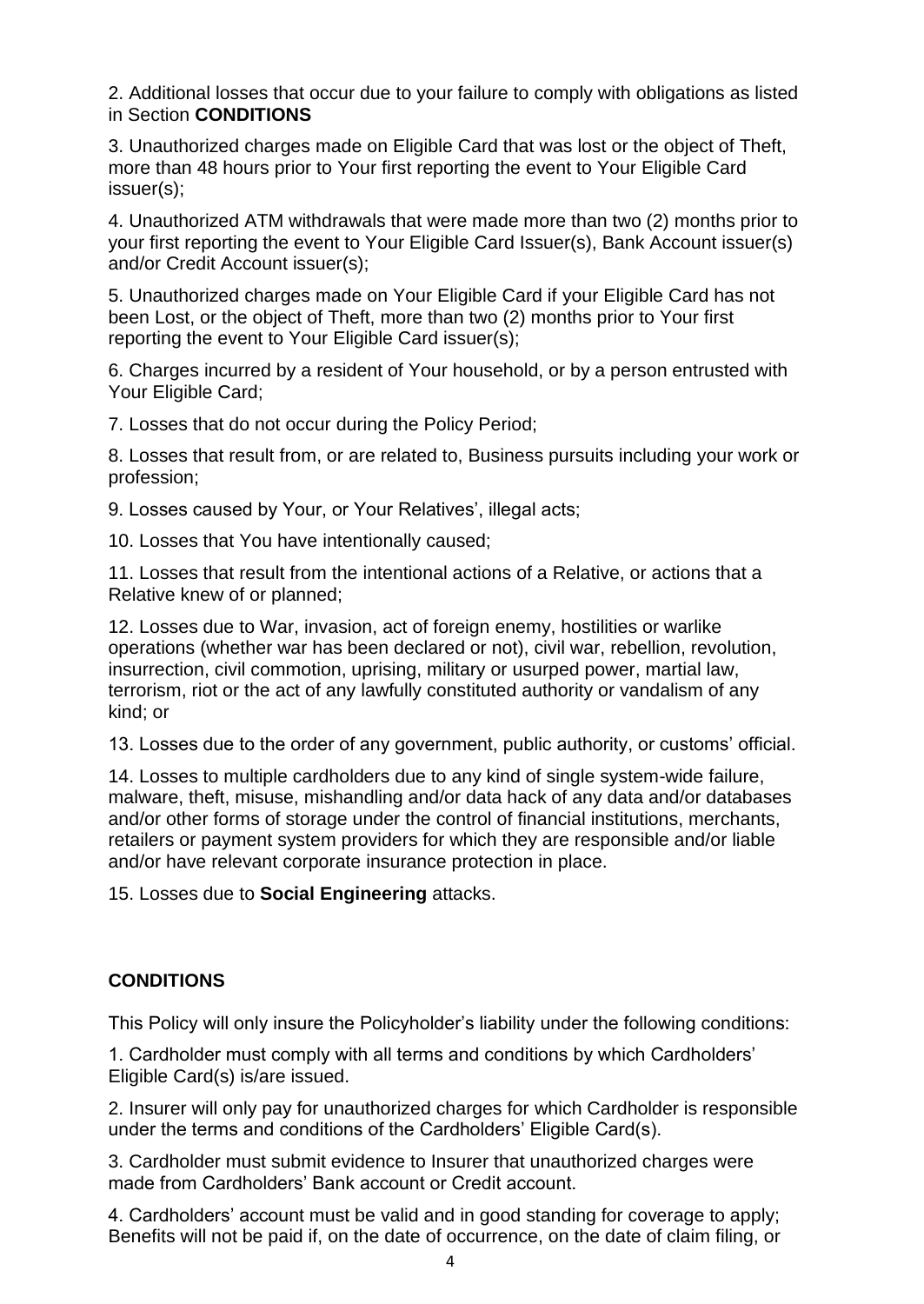on the date of would-be claim payment, Cardholders' account is in delinquency, collection, or cancellation status.

5. Coverage will be voided, whether before or after the loss, if Cardholder wilfully concealed or misrepresented any material fact or circumstance concerning this insurance or provided fraudulent information to Insurer.

6. Cardholder must use all reasonable means to avoid future loss at and after the time of a loss.

7. If we make any payment or otherwise make good on any loss applying under this policy, We shall be subrogated to all Cardholders' rights of recovery against any other person or persons and You shall complete, sign and deliver any documents necessary to secure such rights. You shall not take any action following a loss to prejudice such rights of subrogation.

8. In any action, suit or other proceedings where We allege that by reason of provision of any exclusion which may be applicable, any loss or damage is not covered by this policy, the burden of proving that such loss or damage is covered shall be on You.

9. For each of the coverages, regardless of the number of claims made individually or in aggregate, Insurer will pay up to the maximum amount per occurrence and per annual aggregate as shown on this policy

10. Coverages provided by this policy are in excess; this means that if, at the time of occurrence, You have other valid and collectible insurance - such as, but not limited to, homeowner's, contents', renter's, health, travel, accident or medical insurance – this policy will only cover that amount not covered by such other insurance, up to the limits of the specific coverage as shown in the terms and conditions.

11. We have no duty to provide coverage under this policy unless there has been full compliance with the duties that are detailed in each policy section.

## **HOW TO MAKE A CLAIM**

Please read these terms and conditions to see exactly what is, and is not covered, noting particularly any conditions, limitations and exclusions.

### **Making a claim**

Written notice of claim must be given no later than 30 days from the date of the incident. Failure to give notice within 30 days from the date of the incident may result in a denial of the claim. Notice should be sent to creditcardclaims@crawco.me

You will need to provide:

- Your name,
- First 9 digits of Your covered card number,
- Your address,
- The section under which you wish to make a claim

We will then issue You with a claim form and further instructions. You will need to complete, sign and return the claim form to Us with all the following documents within 30 days of making the original claim:

• A copy of the original written police report, if applicable,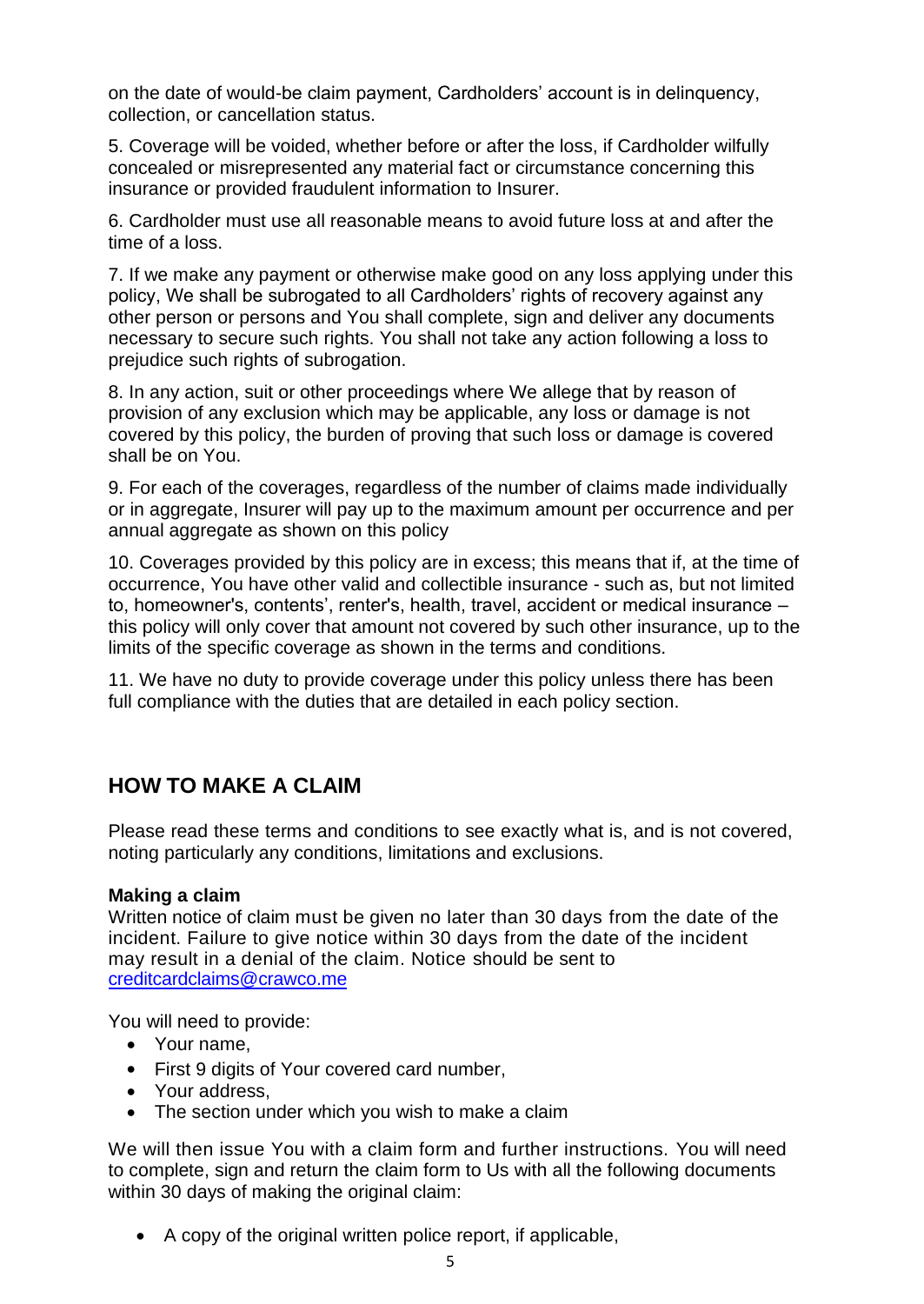- Cardholder's statement of account showing the account is open and in good standing at the time of making the claim, and
- Any other relevant documents We may ask You and/or the Policyholder to provide.

## **COMPLAINTS PROCEDURE**

We are dedicated to providing a high quality service and want to maintain this at all times. If You are not happy with Our service, please contact Us, quoting the first 9 digits of your card number and/or claim number, so we can deal with the complaint as soon as possible. Our contact details are:

Warba Insurance Company K.S.C., WARBA Tower - Ahmad Al-Jaber St. Al-Abdulrazzak Sq. Safat, Kuwait City, Al Asimah 13103 Kuwait.

In the event that You remain dissatisfied, You can refer the matter to:

### **Ministry of Commerce and Industry**

Ministerial Complex, Mergap P.O. Box 2944 Safat, Kuwait City - 13030, Kuwait

Phone : +965-22480000 Fax : +965-22451080 Email : [suad@moci.gov.kw](http://www.moci.gov.kw/) Website: [http://www.moci.gov.kw](http://www.moci.gov.kw/)

### **DATA PROTECTION AND MARKETING RIGHTS**

**The Personal Information You provide**